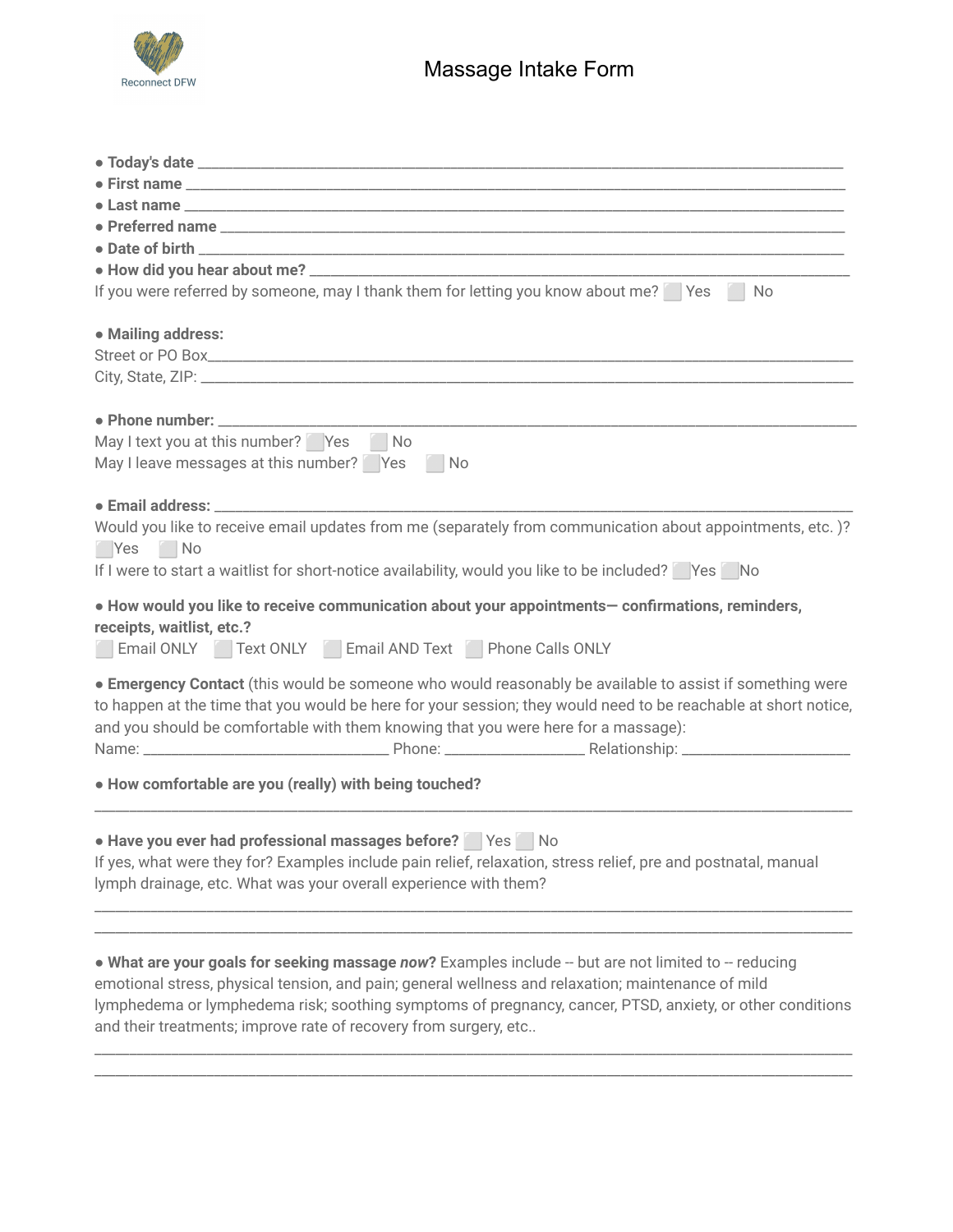● **What specific areas do you want to include in your sessions?** Your permission to include or avoid any or all areas is completely up to you, and may be changed or withdrawn at any time, even during a session. Please also note that the areas of focus for any given session may be limited according to the amount of time that we have, as well as the most pressing needs that you have. Please check EVERYTHING that you want addressed "at some point", and inform me at the beginning of each session the MOST important things to address during that session. Sometimes it takes a few sessions to get it all addressed.

\_\_\_\_\_\_\_\_\_\_\_\_\_\_\_\_\_\_\_\_\_\_\_\_\_\_\_\_\_\_\_\_\_\_\_\_\_\_\_\_\_\_\_\_\_\_\_\_\_\_\_\_\_\_\_\_\_\_\_\_\_\_\_\_\_\_\_\_\_\_\_\_\_\_\_\_\_\_\_\_\_\_\_\_\_\_\_\_\_\_\_\_\_\_\_\_\_\_\_\_\_\_\_\_\_\_\_\_ \_\_\_\_\_\_\_\_\_\_\_\_\_\_\_\_\_\_\_\_\_\_\_\_\_\_\_\_\_\_\_\_\_\_\_\_\_\_\_\_\_\_\_\_\_\_\_\_\_\_\_\_\_\_\_\_\_\_\_\_\_\_\_\_\_\_\_\_\_\_\_\_\_\_\_\_\_\_\_\_\_\_\_\_\_\_\_\_\_\_\_\_\_\_\_\_\_\_\_\_\_\_\_\_\_\_\_

| Head/scalp Neck Shoulders<br>Face                                                                                                                                                                                                                                                                                                                                                                                                                                                                      |  |  |  |  |  |
|--------------------------------------------------------------------------------------------------------------------------------------------------------------------------------------------------------------------------------------------------------------------------------------------------------------------------------------------------------------------------------------------------------------------------------------------------------------------------------------------------------|--|--|--|--|--|
| <b>Upper Back</b> (around and between the shoulderblades)                                                                                                                                                                                                                                                                                                                                                                                                                                              |  |  |  |  |  |
| Mid-Back (from below the shoulder blades to the waist area)                                                                                                                                                                                                                                                                                                                                                                                                                                            |  |  |  |  |  |
| <b>Low Back</b> (waist down to the top of the hips) Hips<br><b>Glutes</b> (buttocks)<br>Legs<br>Feet                                                                                                                                                                                                                                                                                                                                                                                                   |  |  |  |  |  |
| Pectorals (upper chest muscles)                                                                                                                                                                                                                                                                                                                                                                                                                                                                        |  |  |  |  |  |
| Stomach/abdomen Arms<br><b>Hands</b>                                                                                                                                                                                                                                                                                                                                                                                                                                                                   |  |  |  |  |  |
| All of the above, excluding breast area unless specifically indicated below                                                                                                                                                                                                                                                                                                                                                                                                                            |  |  |  |  |  |
| Breast area (condition-specific; a separate release will be required for each session involving this area)                                                                                                                                                                                                                                                                                                                                                                                             |  |  |  |  |  |
| Is there anything specific that I should know about any of these selected areas?                                                                                                                                                                                                                                                                                                                                                                                                                       |  |  |  |  |  |
|                                                                                                                                                                                                                                                                                                                                                                                                                                                                                                        |  |  |  |  |  |
| • Are there any areas of your body that you tend to protect? Meaning, you want them included in the session,<br>but you need me to address them a certain way.                                                                                                                                                                                                                                                                                                                                         |  |  |  |  |  |
| I'm not sure; let's talk about what that means<br><b>No</b><br>Yes                                                                                                                                                                                                                                                                                                                                                                                                                                     |  |  |  |  |  |
| If you selected 'yes' or 'I'm not sure' to the question above, please explain where, and how I can help you feel<br>secure and comfortable.                                                                                                                                                                                                                                                                                                                                                            |  |  |  |  |  |
|                                                                                                                                                                                                                                                                                                                                                                                                                                                                                                        |  |  |  |  |  |
| . Specific areas you want to AVOID in ALL of your massages with me -- areas that we will never include? Your<br>permission to include or avoid any or all areas is completely up to you, and may be changed or withdrawn at<br>any time, even during a session. If you select any areas to avoid here and later decide that you want to include<br>them, I will need to obtain written consent for that.<br>Head/scalp Neck<br>Shoulders<br>Face<br>Upper Back (around and between the shoulderblades) |  |  |  |  |  |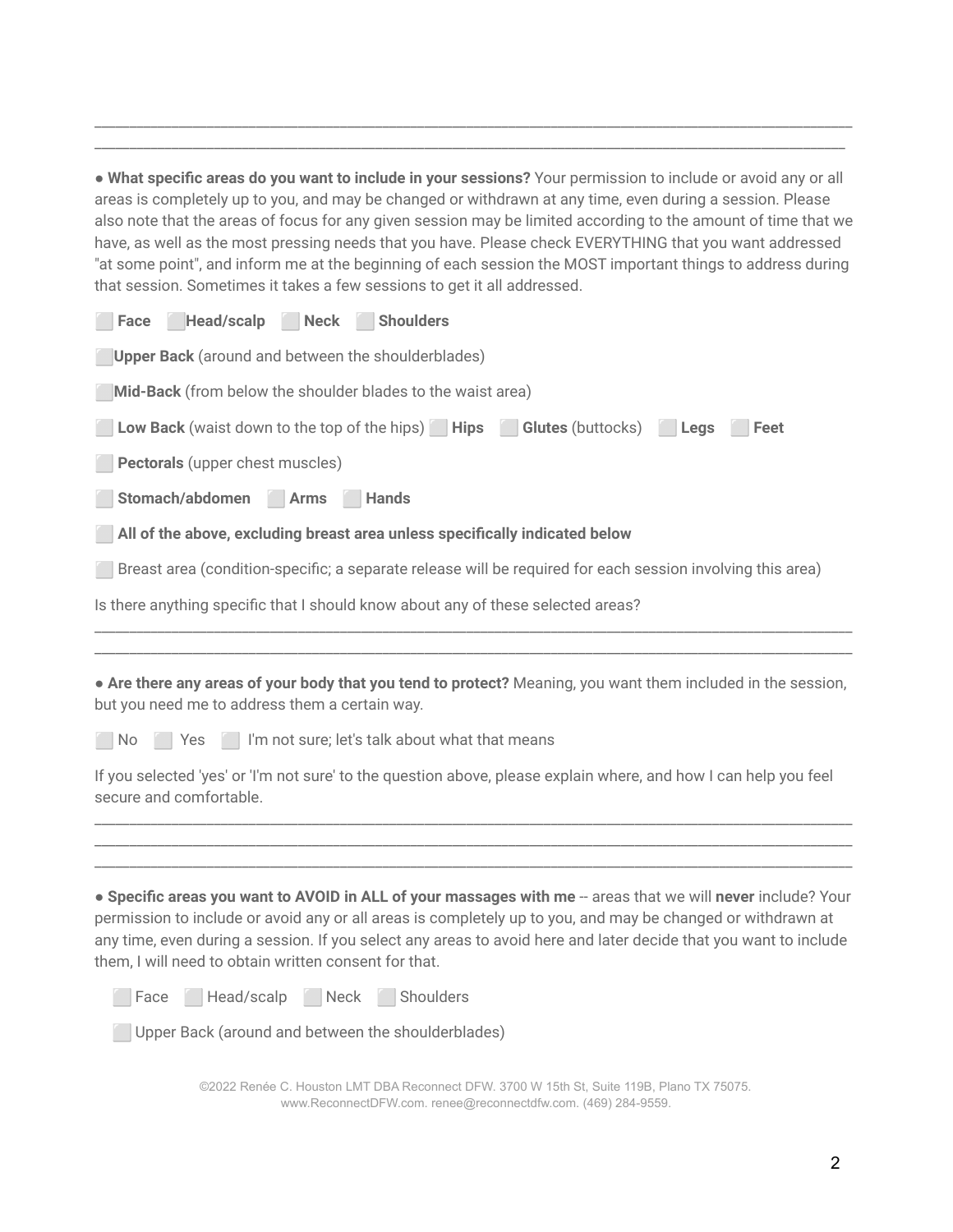| Low Back (waist down to the top of the hips)                                                      |
|---------------------------------------------------------------------------------------------------|
| Glutes (buttocks) Legs Feet Pectorals (upper chest muscles)<br><b>Hips</b>                        |
| Hands None of the above; don't exclude anything!<br>Stomach/abdomen Arms                          |
| • Positioning requirements: Do you have problems lying:                                           |
| On your stomach? On your back? On your right side? On your left side?                             |
| Do you need to be propped up?   Do you have any other positioning accommodations?                 |
| If you require positioning accommodations, please instruct me here:                               |
|                                                                                                   |
| • Do you have any medical devices installed? Yes<br>No No                                         |
| know below:                                                                                       |
| • Symptoms checklist: are you experiencing any of the following? Check all that apply:            |
|                                                                                                   |
| Anxiety/Depression   PTSD/C-PTSD<br><b>Stress</b>                                                 |
| Chronic pain (pain that you've had for a long time)                                               |
| Acute pain (something happened recently that causes pain)                                         |
| Memory loss (including dementia or Alzheimer's)<br>Headaches                                      |
| Neuropathy (tingling, numbness, loss of sensation) Nausea<br>Fatigue                              |
| Muscle tightness or stiffness <b>Easy bruising</b> Brain fog<br>Fever<br><b>Current Infection</b> |
| Swelling/puffiness Fragile skin (skin tears easily) Sensitive skin Dizziness                      |
| Osteoporosis or fragile bones   Areas that are tender or sensitive to touch                       |
| Loss of mobility None of the above<br>Other                                                       |

©2022 Renée C. Houston LMT DBA Reconnect DFW. 3700 W 15th St, Suite 119B, Plano TX 75075. www.ReconnectDFW.com. renee@reconnectdfw.com. (469) 284-9559.

\_\_\_\_\_\_\_\_\_\_\_\_\_\_\_\_\_\_\_\_\_\_\_\_\_\_\_\_\_\_\_\_\_\_\_\_\_\_\_\_\_\_\_\_\_\_\_\_\_\_\_\_\_\_\_\_\_\_\_\_\_\_\_\_\_\_\_\_\_\_\_\_\_\_\_\_\_\_\_\_\_\_\_\_\_\_\_\_\_\_\_\_\_\_\_\_\_\_\_\_\_\_\_\_\_\_\_\_ \_\_\_\_\_\_\_\_\_\_\_\_\_\_\_\_\_\_\_\_\_\_\_\_\_\_\_\_\_\_\_\_\_\_\_\_\_\_\_\_\_\_\_\_\_\_\_\_\_\_\_\_\_\_\_\_\_\_\_\_\_\_\_\_\_\_\_\_\_\_\_\_\_\_\_\_\_\_\_\_\_\_\_\_\_\_\_\_\_\_\_\_\_\_\_\_\_\_\_\_\_\_\_\_\_\_\_\_

\_\_\_\_\_\_\_\_\_\_\_\_\_\_\_\_\_\_\_\_\_\_\_\_\_\_\_\_\_\_\_\_\_\_\_\_\_\_\_\_\_\_\_\_\_\_\_\_\_\_\_\_\_\_\_\_\_\_\_\_\_\_\_\_\_\_\_\_\_\_\_\_\_\_\_\_\_\_\_\_\_\_\_\_\_\_\_\_\_\_\_\_\_\_\_\_\_\_\_\_\_\_\_\_\_\_\_\_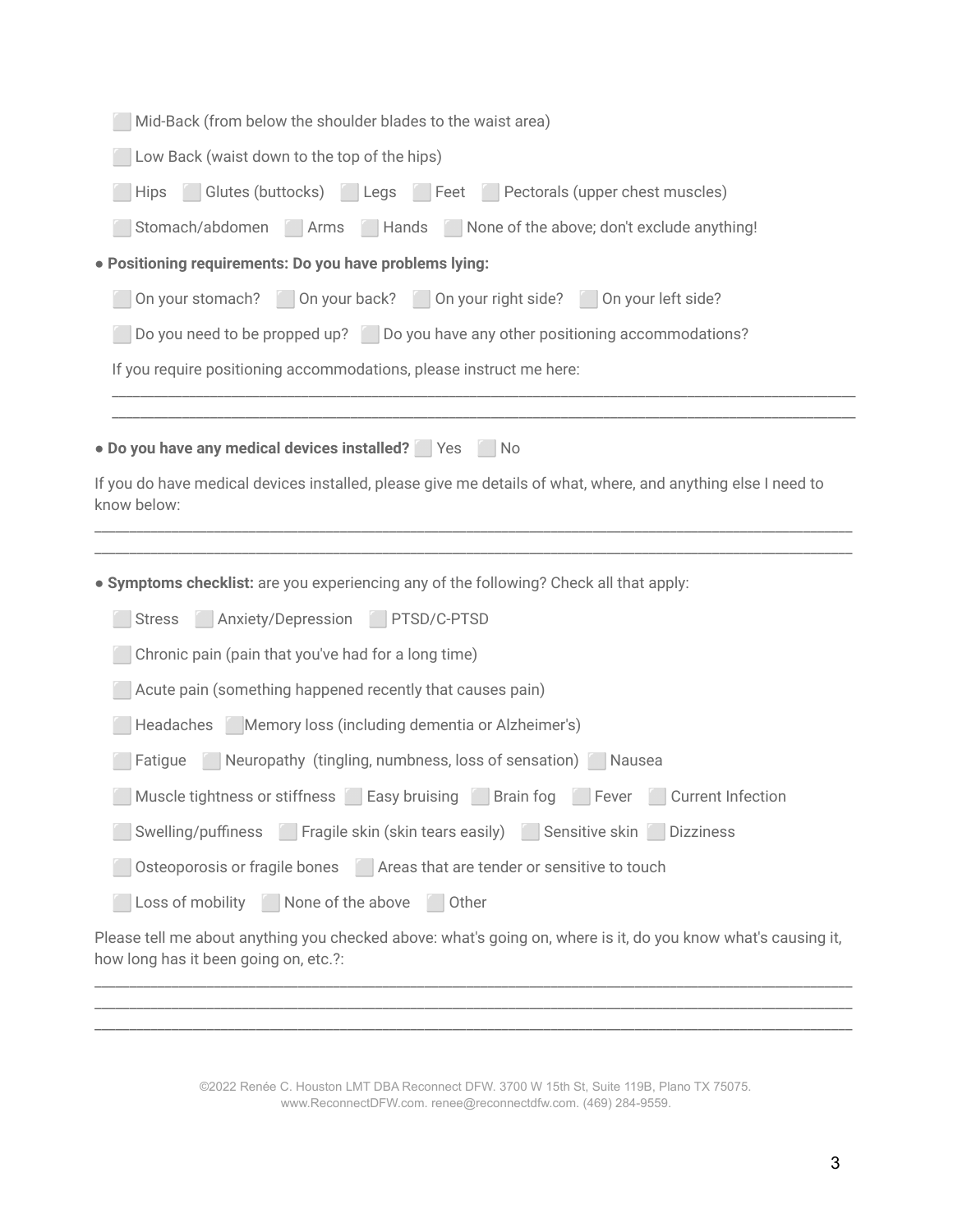How do the symptoms you told me about above affect your everyday life? Do they keep you from being as active as you'd like, has your doctor put you on any restrictions, etc.?

\_\_\_\_\_\_\_\_\_\_\_\_\_\_\_\_\_\_\_\_\_\_\_\_\_\_\_\_\_\_\_\_\_\_\_\_\_\_\_\_\_\_\_\_\_\_\_\_\_\_\_\_\_\_\_\_\_\_\_\_\_\_\_\_\_\_\_\_\_\_\_\_\_\_\_\_\_\_\_\_\_\_\_\_\_\_\_\_\_\_\_\_\_\_\_\_\_\_\_\_\_\_\_\_\_\_\_\_ \_\_\_\_\_\_\_\_\_\_\_\_\_\_\_\_\_\_\_\_\_\_\_\_\_\_\_\_\_\_\_\_\_\_\_\_\_\_\_\_\_\_\_\_\_\_\_\_\_\_\_\_\_\_\_\_\_\_\_\_\_\_\_\_\_\_\_\_\_\_\_\_\_\_\_\_\_\_\_\_\_\_\_\_\_\_\_\_\_\_\_\_\_\_\_\_\_\_\_\_\_\_\_\_\_\_\_\_ \_\_\_\_\_\_\_\_\_\_\_\_\_\_\_\_\_\_\_\_\_\_\_\_\_\_\_\_\_\_\_\_\_\_\_\_\_\_\_\_\_\_\_\_\_\_\_\_\_\_\_\_\_\_\_\_\_\_\_\_\_\_\_\_\_\_\_\_\_\_\_\_\_\_\_\_\_\_\_\_\_\_\_\_\_\_\_\_\_\_\_\_\_\_\_\_\_\_\_\_\_\_\_\_\_\_\_\_

● **Past and current medical conditions:** In the next questions, I ask you to inform me of ALL medical conditions that you have experienced or are experiencing, whether they have affected you in the past or are doing so now. I need this information in order to design a safe as well as effective massage for you. Please be as thorough as possible. If you have any questions as to whether I might need to know about a particular condition, it is generally better to include it than to leave it out. I know that I have not included every possible condition in this form, nor CAN I. I promise that I will keep your medical information safe and private, and will only use it to design your sessions or to determine if I am not equipped to serve your particular needs, in which case I will do my best to try to help you find someone who is, if you desire. I will only discuss your medical history as it pertains to your massage sessions, and only with those with whom you give me written permission to do so, such as your doctor, counselor, or other health care professional; a friend or family member you ask me to -again, with written permission; or as required by law. Please feel free to contact me if you have any questions about the information that I request or what I do with it.

## ● **Are you now experiencing, or have you ever experienced any of the following?** Check ALL that apply:

| Skin Conditions (warts, eczema, psoriasis, acne, sunburn, rash, etc.)                                                                                                  |
|------------------------------------------------------------------------------------------------------------------------------------------------------------------------|
| Liver disease (hepatitis, cirrhosis, etc) Kidney disease Heart disease Lung disease                                                                                    |
| Cardiovascular issues (angina, stroke, etc) Varicose veins High blood pressure                                                                                         |
| CURRENT Deep vein thrombosis (DVT)   History of blood clots                                                                                                            |
| Diabetes Thyroid issues (hyper or hypo) Burn injury                                                                                                                    |
| Bone or joint problems (osteoporosis, arthritis, bone metastasis, etc.)                                                                                                |
| Digestive problems (colitis, diverticulitis, Crohn's, IBS, constipation, diarrhea, etc.)                                                                               |
| Autoimmune conditions or Chronic illness (lupus, RA, fibromyalgia, chronic fatigue, etc.)                                                                              |
| Past cancer (you have completed treatment and been declared in remission or cancer-free)                                                                               |
| Current or recent cancer (you are awaiting diagnosis, are currently in treatment, or have completed<br>treatments and are awaiting determination of being cancer-free) |
| Lymphedema or risk or history of lymphedema (where?)                                                                                                                   |
|                                                                                                                                                                        |

None of the above **Other**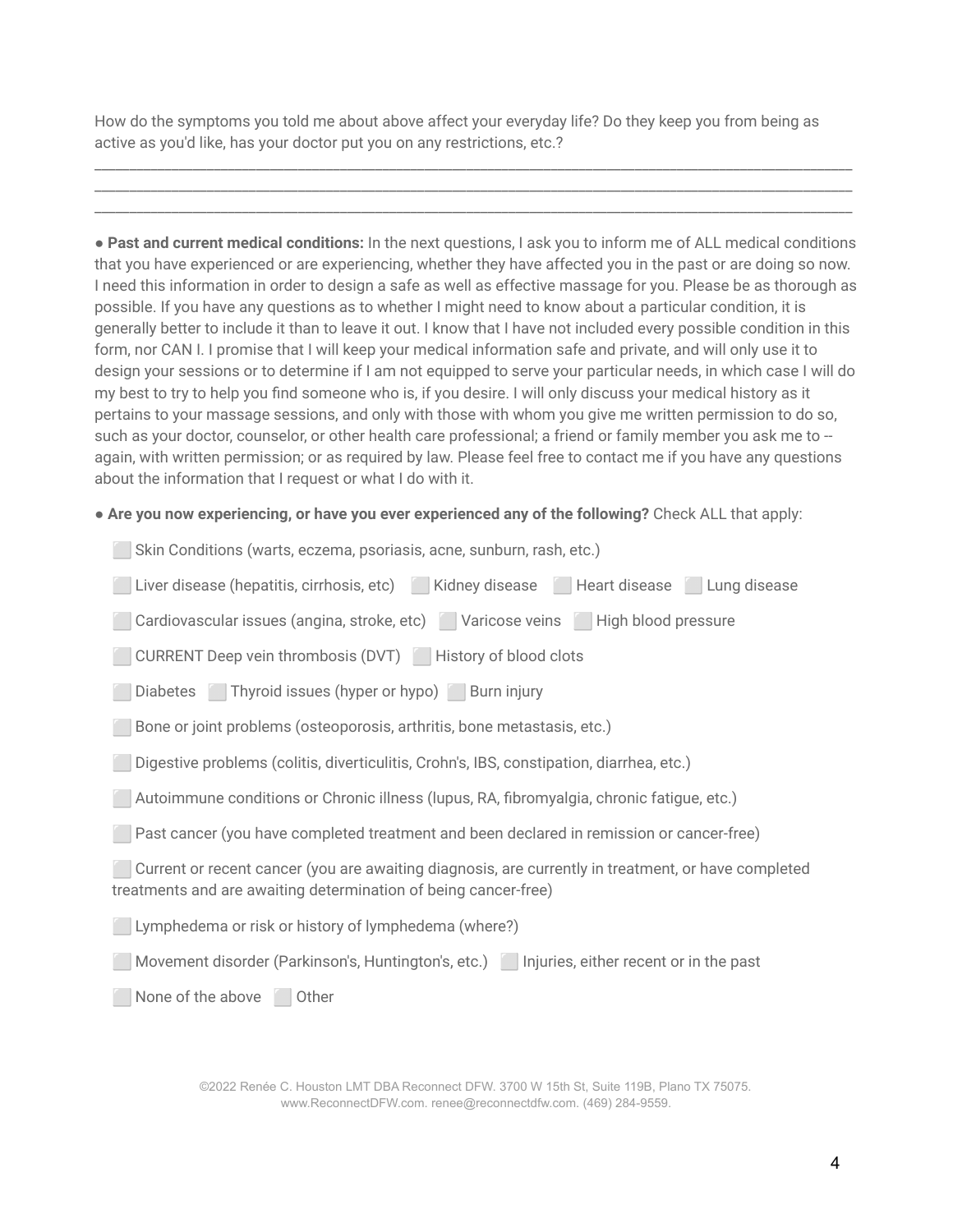'Other' medical conditions not listed above:

How do the conditions you told me about above affect your everyday life?

● **Have you had any surgeries, either recently or in the past?** Please list them what they were for, when they were done, and any long-term effects or complications. Please include any lymph nodes affected and areas of radiation treatment. If no surgeries, please enter 'None'.

\_\_\_\_\_\_\_\_\_\_\_\_\_\_\_\_\_\_\_\_\_\_\_\_\_\_\_\_\_\_\_\_\_\_\_\_\_\_\_\_\_\_\_\_\_\_\_\_\_\_\_\_\_\_\_\_\_\_\_\_\_\_\_\_\_\_\_\_\_\_\_\_\_\_\_\_\_\_\_\_\_\_\_\_\_\_\_\_\_\_\_\_\_\_\_\_\_\_\_\_\_\_\_\_\_\_\_\_ \_\_\_\_\_\_\_\_\_\_\_\_\_\_\_\_\_\_\_\_\_\_\_\_\_\_\_\_\_\_\_\_\_\_\_\_\_\_\_\_\_\_\_\_\_\_\_\_\_\_\_\_\_\_\_\_\_\_\_\_\_\_\_\_\_\_\_\_\_\_\_\_\_\_\_\_\_\_\_\_\_\_\_\_\_\_\_\_\_\_\_\_\_\_\_\_\_\_\_\_\_\_\_\_\_\_\_\_

\_\_\_\_\_\_\_\_\_\_\_\_\_\_\_\_\_\_\_\_\_\_\_\_\_\_\_\_\_\_\_\_\_\_\_\_\_\_\_\_\_\_\_\_\_\_\_\_\_\_\_\_\_\_\_\_\_\_\_\_\_\_\_\_\_\_\_\_\_\_\_\_\_\_\_\_\_\_\_\_\_\_\_\_\_\_\_\_\_\_\_\_\_\_\_\_\_\_\_\_\_\_\_\_\_\_\_\_ \_\_\_\_\_\_\_\_\_\_\_\_\_\_\_\_\_\_\_\_\_\_\_\_\_\_\_\_\_\_\_\_\_\_\_\_\_\_\_\_\_\_\_\_\_\_\_\_\_\_\_\_\_\_\_\_\_\_\_\_\_\_\_\_\_\_\_\_\_\_\_\_\_\_\_\_\_\_\_\_\_\_\_\_\_\_\_\_\_\_\_\_\_\_\_\_\_\_\_\_\_\_\_\_\_\_\_\_

\_\_\_\_\_\_\_\_\_\_\_\_\_\_\_\_\_\_\_\_\_\_\_\_\_\_\_\_\_\_\_\_\_\_\_\_\_\_\_\_\_\_\_\_\_\_\_\_\_\_\_\_\_\_\_\_\_\_\_\_\_\_\_\_\_\_\_\_\_\_\_\_\_\_\_\_\_\_\_\_\_\_\_\_\_\_\_\_\_\_\_\_\_\_\_\_\_\_\_\_\_\_\_\_\_\_\_\_ \_\_\_\_\_\_\_\_\_\_\_\_\_\_\_\_\_\_\_\_\_\_\_\_\_\_\_\_\_\_\_\_\_\_\_\_\_\_\_\_\_\_\_\_\_\_\_\_\_\_\_\_\_\_\_\_\_\_\_\_\_\_\_\_\_\_\_\_\_\_\_\_\_\_\_\_\_\_\_\_\_\_\_\_\_\_\_\_\_\_\_\_\_\_\_\_\_\_\_\_\_\_\_\_\_\_\_\_

● **Are you taking any medications or supplements, vitamins, etc.?** ⬜ Yes ⬜ No

Please list all medications and supplements, what you are taking them for, and any side effects you are experiencing from them:

● **Please describe your typical activity levels**. What do you do in the course of a day-- work, hobbies, exercise, other activities? Are you able to participate in all the things you want or need to do?

\_\_\_\_\_\_\_\_\_\_\_\_\_\_\_\_\_\_\_\_\_\_\_\_\_\_\_\_\_\_\_\_\_\_\_\_\_\_\_\_\_\_\_\_\_\_\_\_\_\_\_\_\_\_\_\_\_\_\_\_\_\_\_\_\_\_\_\_\_\_\_\_\_\_\_\_\_\_\_\_\_\_\_\_\_\_\_\_\_\_\_\_\_\_\_\_\_\_\_\_\_\_\_\_\_\_\_\_ \_\_\_\_\_\_\_\_\_\_\_\_\_\_\_\_\_\_\_\_\_\_\_\_\_\_\_\_\_\_\_\_\_\_\_\_\_\_\_\_\_\_\_\_\_\_\_\_\_\_\_\_\_\_\_\_\_\_\_\_\_\_\_\_\_\_\_\_\_\_\_\_\_\_\_\_\_\_\_\_\_\_\_\_\_\_\_\_\_\_\_\_\_\_\_\_\_\_\_\_\_\_\_\_\_\_\_\_

\_\_\_\_\_\_\_\_\_\_\_\_\_\_\_\_\_\_\_\_\_\_\_\_\_\_\_\_\_\_\_\_\_\_\_\_\_\_\_\_\_\_\_\_\_\_\_\_\_\_\_\_\_\_\_\_\_\_\_\_\_\_\_\_\_\_\_\_\_\_\_\_\_\_\_\_\_\_\_\_\_\_\_\_\_\_\_\_\_\_\_\_\_\_\_\_\_\_\_\_\_\_\_\_\_\_\_\_ \_\_\_\_\_\_\_\_\_\_\_\_\_\_\_\_\_\_\_\_\_\_\_\_\_\_\_\_\_\_\_\_\_\_\_\_\_\_\_\_\_\_\_\_\_\_\_\_\_\_\_\_\_\_\_\_\_\_\_\_\_\_\_\_\_\_\_\_\_\_\_\_\_\_\_\_\_\_\_\_\_\_\_\_\_\_\_\_\_\_\_\_\_\_\_\_\_\_\_\_\_\_\_\_\_\_\_\_ \_\_\_\_\_\_\_\_\_\_\_\_\_\_\_\_\_\_\_\_\_\_\_\_\_\_\_\_\_\_\_\_\_\_\_\_\_\_\_\_\_\_\_\_\_\_\_\_\_\_\_\_\_\_\_\_\_\_\_\_\_\_\_\_\_\_\_\_\_\_\_\_\_\_\_\_\_\_\_\_\_\_\_\_\_\_\_\_\_\_\_\_\_\_\_\_\_\_\_\_\_\_\_\_\_\_\_\_ \_\_\_\_\_\_\_\_\_\_\_\_\_\_\_\_\_\_\_\_\_\_\_\_\_\_\_\_\_\_\_\_\_\_\_\_\_\_\_\_\_\_\_\_\_\_\_\_\_\_\_\_\_\_\_\_\_\_\_\_\_\_\_\_\_\_\_\_\_\_\_\_\_\_\_\_\_\_\_\_\_\_\_\_\_\_\_\_\_\_\_\_\_\_\_\_\_\_\_\_\_\_\_\_\_\_\_\_

Has your doctor or another health care provider placed any restrictions on your activities, or have you been encouraged to do anything in particular? Please list below:

. Is there ANYTHING else that comes to mind that I haven't already asked, that you think I should know about **you as it pertains to receiving a massage or MLD session?**

\_\_\_\_\_\_\_\_\_\_\_\_\_\_\_\_\_\_\_\_\_\_\_\_\_\_\_\_\_\_\_\_\_\_\_\_\_\_\_\_\_\_\_\_\_\_\_\_\_\_\_\_\_\_\_\_\_\_\_\_\_\_\_\_\_\_\_\_\_\_\_\_\_\_\_\_\_\_\_\_\_\_\_\_\_\_\_\_\_\_\_\_\_\_\_\_\_\_\_\_\_\_\_\_\_\_\_\_ \_\_\_\_\_\_\_\_\_\_\_\_\_\_\_\_\_\_\_\_\_\_\_\_\_\_\_\_\_\_\_\_\_\_\_\_\_\_\_\_\_\_\_\_\_\_\_\_\_\_\_\_\_\_\_\_\_\_\_\_\_\_\_\_\_\_\_\_\_\_\_\_\_\_\_\_\_\_\_\_\_\_\_\_\_\_\_\_\_\_\_\_\_\_\_\_\_\_\_\_\_\_\_\_\_\_\_\_

\_\_\_\_\_\_\_\_\_\_\_\_\_\_\_\_\_\_\_\_\_\_\_\_\_\_\_\_\_\_\_\_\_\_\_\_\_\_\_\_\_\_\_\_\_\_\_\_\_\_\_\_\_\_\_\_\_\_\_\_\_\_\_\_\_\_\_\_\_\_\_\_\_\_\_\_\_\_\_\_\_\_\_\_\_\_\_\_\_\_\_\_\_\_\_\_\_\_\_\_\_\_\_\_\_\_\_\_ \_\_\_\_\_\_\_\_\_\_\_\_\_\_\_\_\_\_\_\_\_\_\_\_\_\_\_\_\_\_\_\_\_\_\_\_\_\_\_\_\_\_\_\_\_\_\_\_\_\_\_\_\_\_\_\_\_\_\_\_\_\_\_\_\_\_\_\_\_\_\_\_\_\_\_\_\_\_\_\_\_\_\_\_\_\_\_\_\_\_\_\_\_\_\_\_\_\_\_\_\_\_\_\_\_\_\_\_

● **Are you currently pregnant, or is pregnancy a possibility?** ⬜ Yes ⬜ No ⬜ Maybe

|  | If "Yes", is this a high risk pregnancy: multiples, medical conditions, fertility treatments to conceive, etc.? |  |  |  |  |
|--|-----------------------------------------------------------------------------------------------------------------|--|--|--|--|
|  | Yes No Maybe                                                                                                    |  |  |  |  |

\_\_\_\_\_\_\_\_\_\_\_\_\_\_\_\_\_\_\_\_\_\_\_\_\_\_\_\_\_\_\_\_\_\_\_\_\_\_\_\_\_\_\_\_\_\_\_\_\_\_\_\_\_\_\_\_\_\_\_\_\_\_\_\_\_\_\_\_\_\_\_\_\_\_\_\_\_\_\_\_\_\_\_\_\_\_\_\_\_\_\_\_\_\_\_\_\_\_\_\_\_\_\_\_\_\_\_\_ \_\_\_\_\_\_\_\_\_\_\_\_\_\_\_\_\_\_\_\_\_\_\_\_\_\_\_\_\_\_\_\_\_\_\_\_\_\_\_\_\_\_\_\_\_\_\_\_\_\_\_\_\_\_\_\_\_\_\_\_\_\_\_\_\_\_\_\_\_\_\_\_\_\_\_\_\_\_\_\_\_\_\_\_\_\_\_\_\_\_\_\_\_\_\_\_\_\_\_\_\_\_\_\_\_\_\_\_

If you selected 'yes' or 'maybe' above, please tell me what's going on: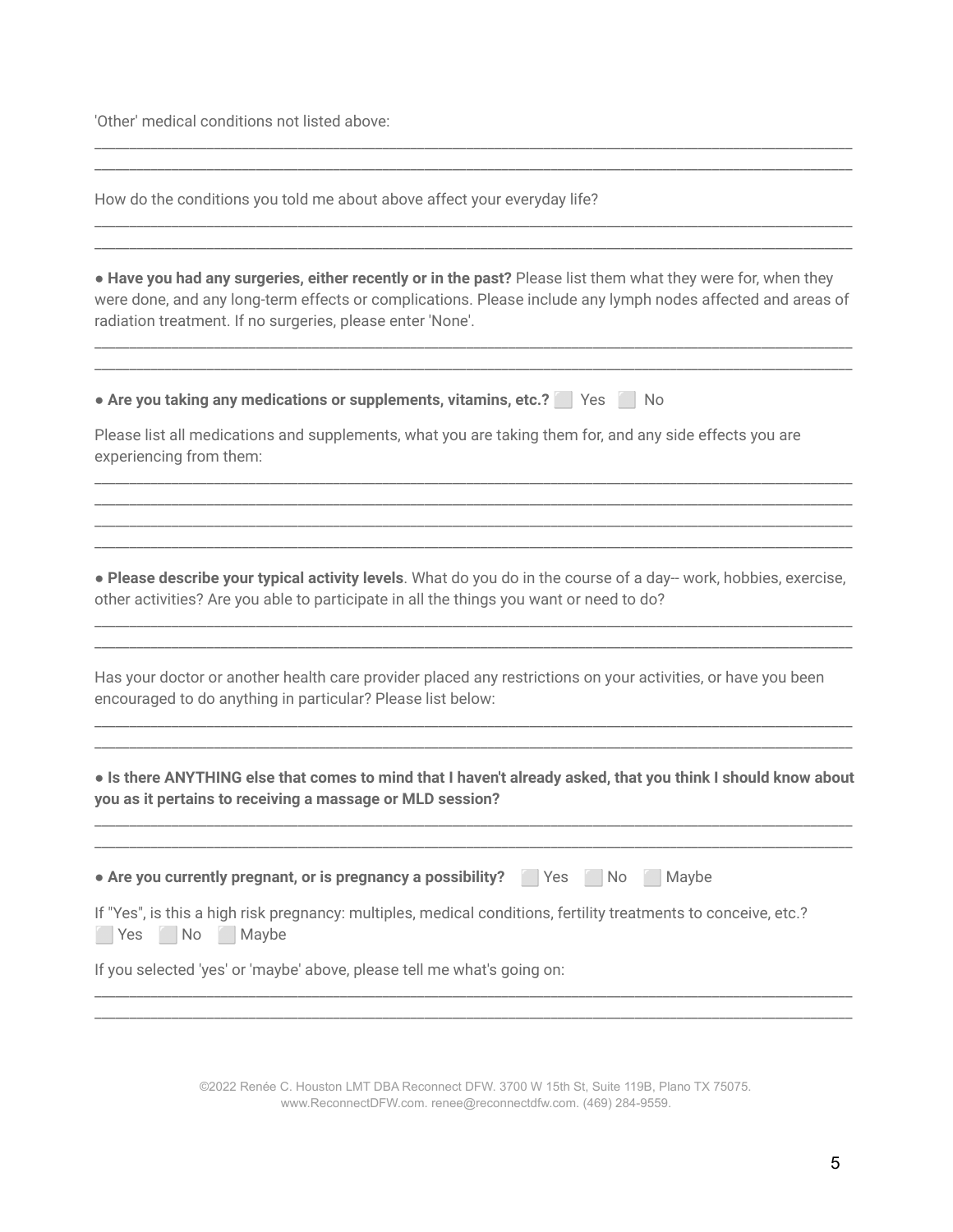If you are pregnant, what is your due date? \_\_\_\_\_\_\_\_\_\_\_\_\_\_\_\_\_\_\_\_\_\_\_\_\_\_\_\_\_\_\_\_\_\_\_\_\_\_\_\_\_\_\_\_\_\_\_\_\_\_\_\_\_\_\_\_\_\_\_\_\_\_\_\_\_\_

| . Do you have any allergies or sensitivities to any food or plant ingredient that could be in my lotion or  |
|-------------------------------------------------------------------------------------------------------------|
| massage space? See the section below regarding essential oils and other scents. Upon request, I am happy to |
| provide you with the ingredient lists of the products that I use. Yes No                                    |

\_\_\_\_\_\_\_\_\_\_\_\_\_\_\_\_\_\_\_\_\_\_\_\_\_\_\_\_\_\_\_\_\_\_\_\_\_\_\_\_\_\_\_\_\_\_\_\_\_\_\_\_\_\_\_\_\_\_\_\_\_\_\_\_\_\_\_\_\_\_\_\_\_\_\_\_\_\_\_\_\_\_\_\_\_\_\_\_\_\_\_\_\_\_\_\_\_\_\_\_\_\_\_\_\_\_\_\_ \_\_\_\_\_\_\_\_\_\_\_\_\_\_\_\_\_\_\_\_\_\_\_\_\_\_\_\_\_\_\_\_\_\_\_\_\_\_\_\_\_\_\_\_\_\_\_\_\_\_\_\_\_\_\_\_\_\_\_\_\_\_\_\_\_\_\_\_\_\_\_\_\_\_\_\_\_\_\_\_\_\_\_\_\_\_\_\_\_\_\_\_\_\_\_\_\_\_\_\_\_\_\_\_\_\_\_\_

Please tell me about any allergies or sensitivities:

Are you allergic to cats or dogs? I live with one of each, and while I do my absolute best, I cannot guarantee that I will be completely animal dander-free when I come to work on any given day. If you are HIGHLY allergic, it may be best to find you another therapist who does not share their home with animals. I would be happy to assist in this if you need me to.

**incident** Allergic to dogs **No cat or dog allergies** 

⬜ Allergic to cats and/or dogs, but am generally okay as long as you're careful.

● **About Renée C. Houston LMT's relationship with essential oils and aromatherapy:** In addition to some of my clients, I myself am sensitive to many scents, including some essential oils. Therefore, I do my best to keep Reconnect DFW a scent-free environment. I cannot control whatever "air fresheners'' are used in other areas of my building. I do not use essential oils or aromatherapy in my services, ever. For the same reason, I also ask that my clients do their best to arrive at their appointments as scent-free as possible. Even natural scents and certain essential oils can leave me with a massive migraine, as do many perfumes, colognes and cigarette smoke-- this one is a huge migraine trigger for me. I appreciate you waiting until after you've left my office to apply your favorite scents, so that I may be free to continue my day serving other clients migraine-free. **Please** initial below to indicate that you understand this small, but significant, request, and that you will do your best **to comply:**

→\_\_\_\_\_ **I understand and will do my best to not arrive to my appointments with cologne, perfume, cigarette smoke, or other scents on me.**

● **Breast massage statement:** Per Texas state regulations, I must include the following statement: "I shall drape the breasts of all female clients and not engage in breast massage unless the client gives written consent before each session involving breast massage." That said, it is my policy that I shall drape the breasts or chest area of ALL clients, and shall not engage in massage or MLD of the breasts or chest area of ANY client unless specifically requested and consent is obtained prior to each session in which it is to be included. **Please initial below to indicate your understanding of this statement.:**

 $\rightarrow$  \_\_\_\_\_\_ I understand that no breast massage will be performed without my written consent prior to each **session in which it is to be included.**

● **Draping statement:** Per Texas state regulations, I must include the following statement: "Draping of the genital area and gluteal cleavage will be used at all times during the session for all clients." That said, here is my policy: Unless a client chooses to remain clothed, all clients will be modestly draped throughout each session. Only the area to be worked on will be undraped at any time, to be re-draped prior to moving on to the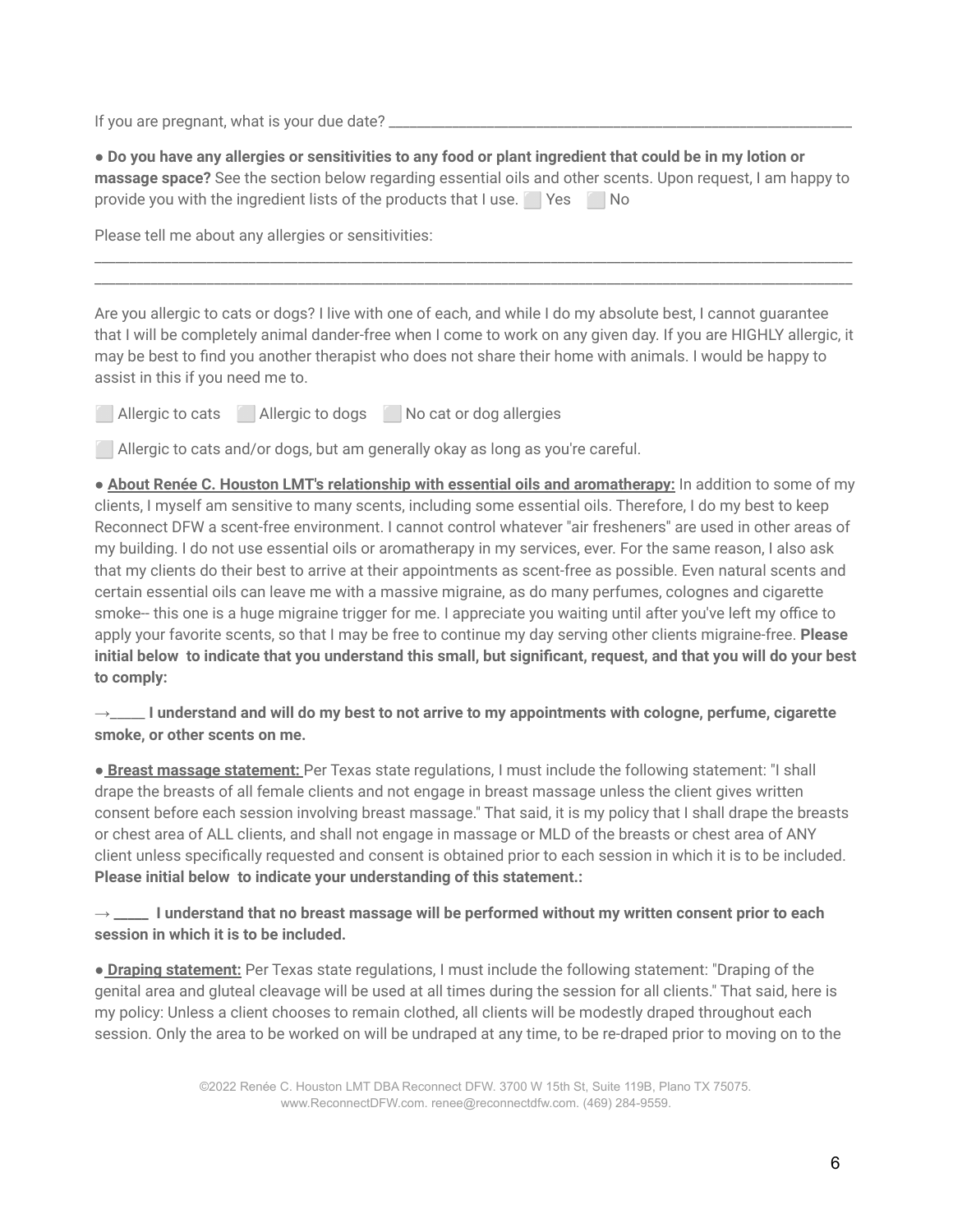next area. If you are particularly hot-natured, please discuss this with me PRIOR to your first appointment so that I can make note of it and ensure that I have a lighter drape available for your sessions. **Please initial below to indicate your understanding of this statement:**

**→ \_\_\_\_\_ I understand that I will either remain clothed or draped throughout my sessions.**

● **Statement of client's right to end the session:** Per Texas state regulations, I must include the following: "If you are uncomfortable for any reason, you may ask me to end the session and I will do so immediately." That said, I ask that you inform me of ANY discomfort you are experiencing, be it physical, emotional, or otherwise. I will do my best to ensure your safety and comfort at all times, adjusting positioning, bolstering, pressure, area of focus, or stopping the massage altogether at your request. **Please initial below to indicate your understanding of this statement:**

 $\rightarrow$  \_\_\_\_\_ I understand that I have the right to have you end the session if I am uncomfortable.

● **"Zero tolerance" statement:** In the same vein, I as the therapist have the right to stop the massage if I feel uncomfortable with the progression of the session. I have a zero tolerance policy for inappropriate behavior, including but not limited to: inappropriate or blatantly sexual comments or actions, solicitation of sexual services, requests to massage the genitalia, if I feel that my safety is in danger, and/or overall inappropriateness, sexual or not. If I determine that I need to end a session for any of these or other reasons, I will inform you that "this session is over," the full session fee shall be required regardless of how long the session lasted, and you will not be allowed to book with me in the future. As a reminder, it is illegal in the state of Texas to solicit a licensed massage therapist for sexual services. **Please initial below to indicate your understanding of this statement:**

 $\rightarrow$  \_\_\_\_ I understand that my session will be stopped and I will have to pay the full price for the session if I **engage in inappropriate behavior.**

● **CONSENT FOR TREATMENT:** Please check the boxes below to indicate your understanding of the following statements and your consent to receive massage from Renée C. Houston LMT of Reconnect DFW:

 $\rightarrow$  I understand that massage is provided as a means of comfort and relaxation only and is not intended to diagnose or cure any disease or condition, and that the licensed massage therapist is not able to provide me with medical advice or mental health advice (counseling).

 $\rightarrow$  **I** have listed all medical conditions, medications, treatments I am receiving, and other considerations to the best of my ability. I understand that my medical and personal information will be kept confidential. I will inform Renée C. Houston LMT if my medical condition, medications, treatment plan, or reasons for seeking massage change.

 $\rightarrow$  **I** agree that I will inform Renée C. Houston LMT if at any time I feel uncomfortable or that my well-being is compromised.